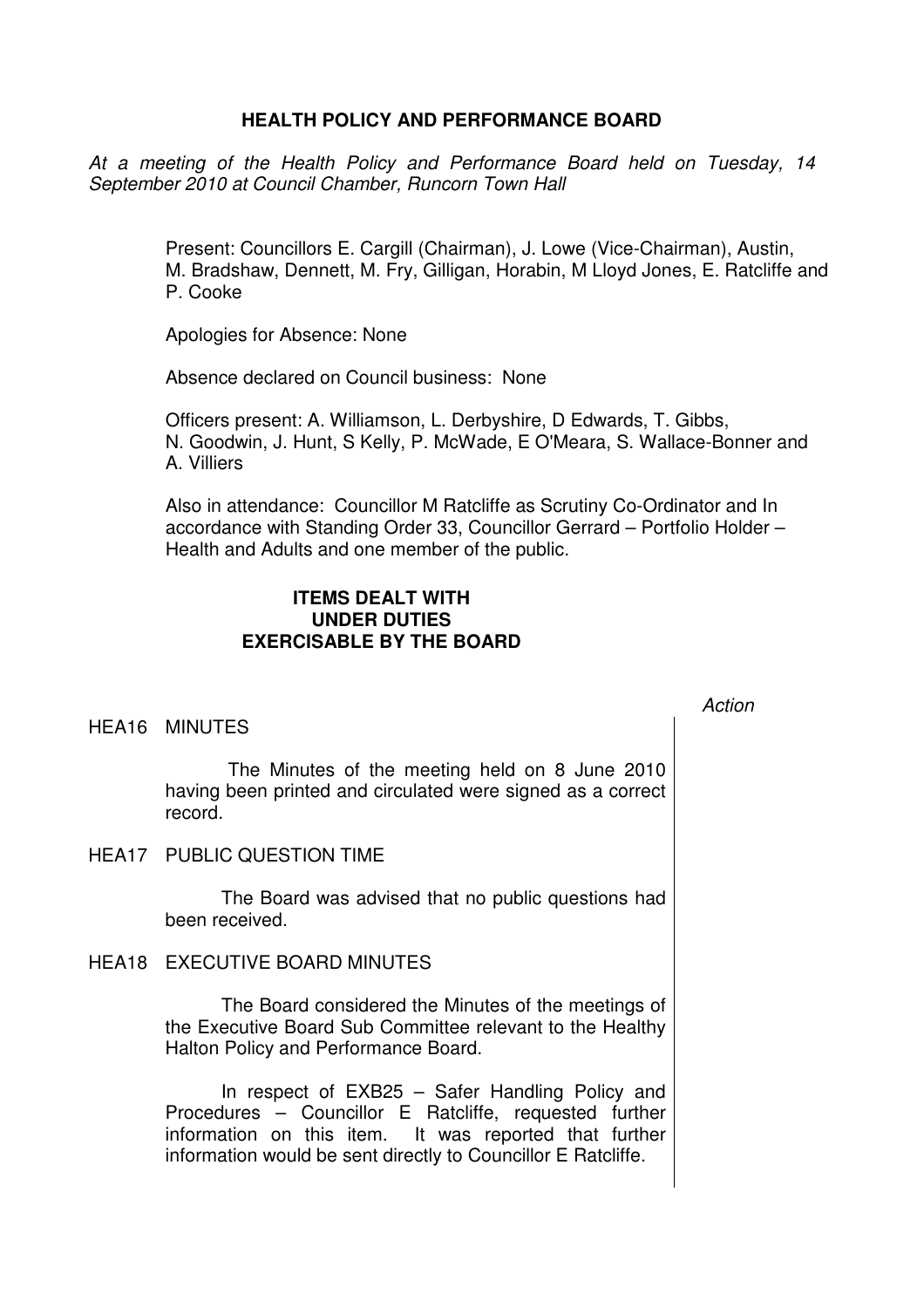|                                                                                                                                                                                          | 1) the minutes be noted; and                                                                                                                                                                                                                                                                                                  |                                                |
|------------------------------------------------------------------------------------------------------------------------------------------------------------------------------------------|-------------------------------------------------------------------------------------------------------------------------------------------------------------------------------------------------------------------------------------------------------------------------------------------------------------------------------|------------------------------------------------|
|                                                                                                                                                                                          | 2) further information on the Safer Handling Policy<br>and Procedures be sent to Councillor E Ratcliffe.                                                                                                                                                                                                                      | Strategic Director<br>Adults<br>&<br>Community |
|                                                                                                                                                                                          | <b>HEA19 SSP MINUTES</b>                                                                                                                                                                                                                                                                                                      |                                                |
|                                                                                                                                                                                          | The Minutes of the meeting of the Halton Health<br>Partnership Board from 20 May 2010 were submitted for<br>information.                                                                                                                                                                                                      |                                                |
|                                                                                                                                                                                          | RESOLVED: That the minutes be noted.                                                                                                                                                                                                                                                                                          |                                                |
| (NB: Councillor Lloyd Jones declared a Personal Interest in the<br>following item of business as her husband is a Non Executive Director<br>of Halton and St Helens Primary Care Trust). |                                                                                                                                                                                                                                                                                                                               |                                                |
|                                                                                                                                                                                          | HEA20 EQUITY AND EXCELLENCE: LIBERATING THE NHS<br>(WHITE PAPER)                                                                                                                                                                                                                                                              |                                                |
|                                                                                                                                                                                          | The Board considered a report of the Strategic<br>Director, Adults and Community which provided a policy<br>summary of the recent NHS White Paper published on 12 <sup>th</sup><br>July 2010 and explored the possible implications for the<br>Local Authority.                                                               |                                                |
|                                                                                                                                                                                          | The Board was further advised that the Health White<br>Paper, 'Equity and Excellence: Liberating the NHS'<br>represented possibly the most radical restructuring of the<br>NHS since its inception. It would transform how health care<br>was commissioned, with around £80 billion being transferred<br>to new GP consortia. |                                                |
|                                                                                                                                                                                          | The key proposals were as follows:-                                                                                                                                                                                                                                                                                           |                                                |
|                                                                                                                                                                                          | extending patient choice over providers and<br>treatment:                                                                                                                                                                                                                                                                     |                                                |
|                                                                                                                                                                                          | establishing an independent NHS Commissioning<br>Board;                                                                                                                                                                                                                                                                       |                                                |
|                                                                                                                                                                                          | • ensuring all health trusts are foundation trusts by<br>2013 and giving them greater freedoms;                                                                                                                                                                                                                               |                                                |
|                                                                                                                                                                                          | the transfer of commissioning to GPs and the<br>abolition of PCTs and SHAs;<br>transferring the public health budget to local<br>$\bullet$                                                                                                                                                                                    |                                                |
|                                                                                                                                                                                          |                                                                                                                                                                                                                                                                                                                               |                                                |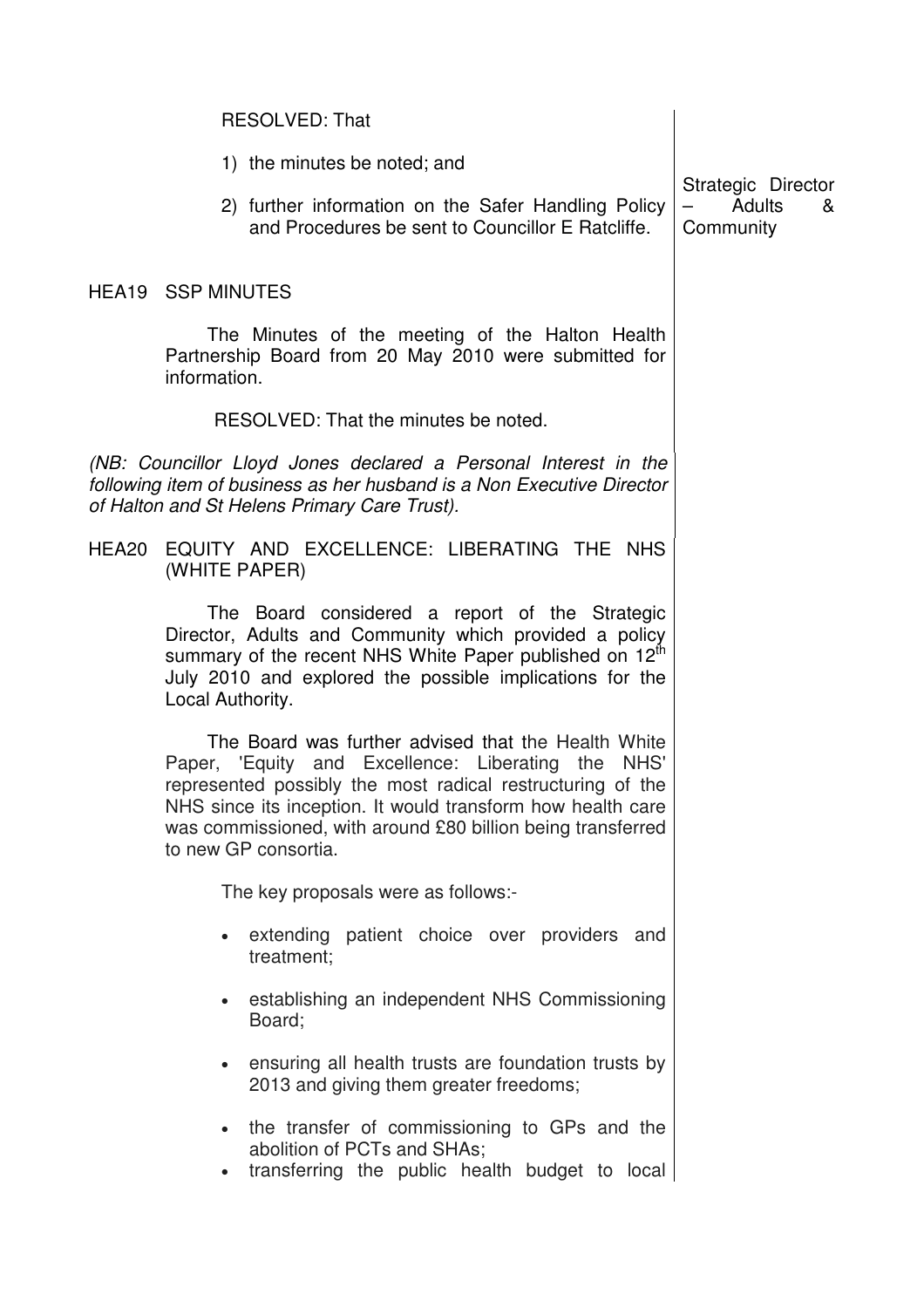authorities; and

• giving councils the responsibility to promote integration and partnership working.

The following points arose from the discussion:-

- the excellent partnership arrangements that Halton had with GP's was noted. It was also noted that there could be an opportunity to further develop the partnership via the GP consortia and that each consortia would be able to decide what commissioning activities they would undertake themselves and what they would buy in;
- concern was raised that the radical changes could have an impact on the quality of care over the next few years;
- the importance of retaining integration and partnership working was noted. It was also noted that standards would need to be maintained and early advice given on resources available to maintain the quality and effectiveness of care during the changes;
- It was noted that the Government were committed to reducing the NHS's management costs by more than 45% over the next four years. It was also noted that this would cause significant disruption and loss of jobs and would incur transitional costs between now and 2013;
- It was noted that more detailed documents would be published shortly and the White Paper was the main overarching document for NHS reform;
- It was noted that comments on the White Paper had to be sent by 5 October 2010 and Members were assured that supplementary papers would be circulated to them with a briefing note for comments, when they became available;
- It was noted that the Health partnership had undertaken some work during the last six months in preparation for the changes; and
- it was noted that an audit on resources was currently being undertaken in the north west which would better inform resources at a national level in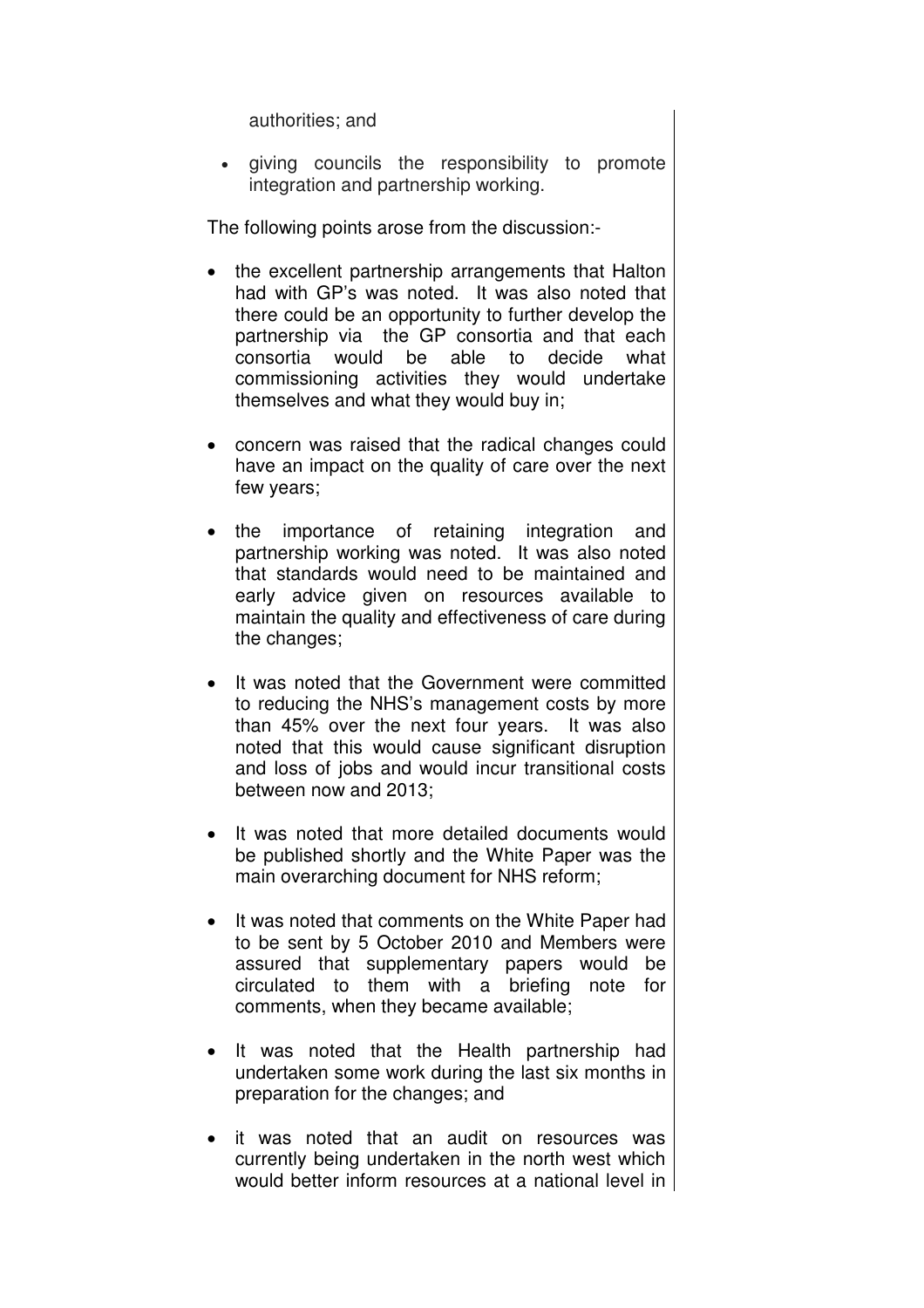|       |                 | preparation for the changes proposed in the White<br>Paper.                                                                                                                                                                                                                                               |                                   |
|-------|-----------------|-----------------------------------------------------------------------------------------------------------------------------------------------------------------------------------------------------------------------------------------------------------------------------------------------------------|-----------------------------------|
|       |                 | <b>RESOLVED: That</b>                                                                                                                                                                                                                                                                                     |                                   |
|       |                 | 1) the contents of the report and comments made be<br>noted; and                                                                                                                                                                                                                                          | Strategic Director<br>Adults<br>& |
|       |                 | 2) information on the supplementary proposals be<br>circulated to Members with a briefing note for<br>comments as soon as they are available.                                                                                                                                                             | Community                         |
| HEA21 | <b>TELECARE</b> |                                                                                                                                                                                                                                                                                                           |                                   |
|       |                 | The Board received a presentation from Steven Kelly,<br>Adults and Community which:-                                                                                                                                                                                                                      |                                   |
|       | $\bullet$       | Outlined the background of Telecare and the<br>differences between the two generations of the<br>service;                                                                                                                                                                                                 |                                   |
|       | $\bullet$       | Set out the benefits of using the Telecare Service<br>and the equipment available;                                                                                                                                                                                                                        |                                   |
|       |                 | Explained which service would be provided and<br>when;                                                                                                                                                                                                                                                    |                                   |
|       | $\bullet$       | Gave details of the response and why the response<br>was important to the service user;                                                                                                                                                                                                                   |                                   |
|       |                 | Gave details of customer feedback on the current<br>service and the positive impact it was having in the<br>community;                                                                                                                                                                                    |                                   |
|       |                 | Detailed the Accreditation and why communication<br>was important; and                                                                                                                                                                                                                                    |                                   |
|       |                 | Highlighted case studies and the plans for the<br>future.                                                                                                                                                                                                                                                 |                                   |
|       |                 | The Board was advised that the investment in Telecare<br>to support vulnerable adults had impacted positively on their<br>health and well being, i.e the use of a falls monitor could<br>reduce the impact of the fall on the person. A range of<br>Telecare equipment was also available at the meeting. |                                   |
|       |                 | It was noted that Telecare provided a valuable service                                                                                                                                                                                                                                                    |                                   |

in the community. However, concern was raised that it should not be used to replace traditional services and it was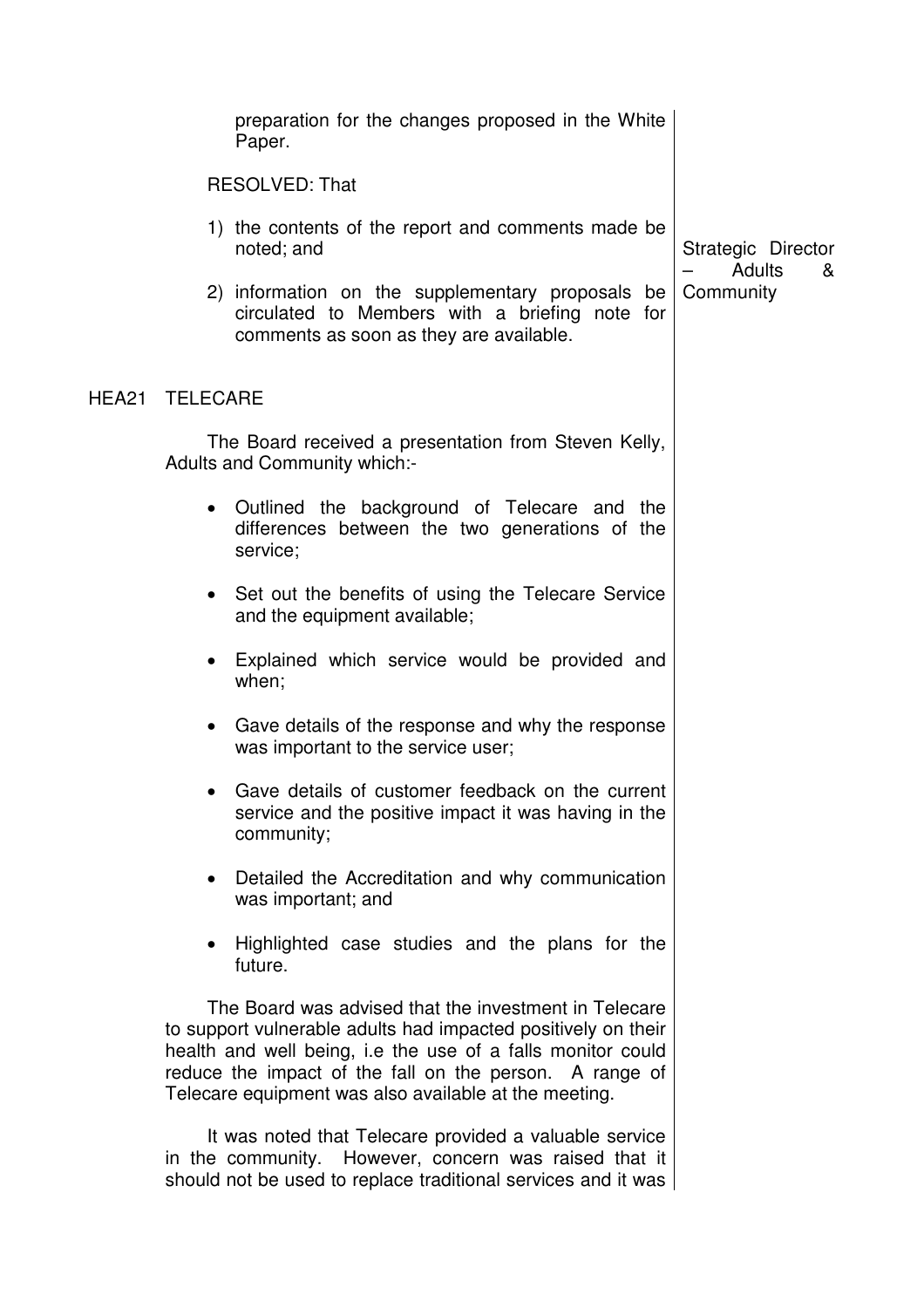important to signpost people to activities in order to reduce social isolation. In response, it was reported that Telecare was not there to replace human contact and a clear strategy was in place to ensure it was linked to community services.

## RESOLVED: That

- 1) the presentation be received and comments noted; and
- 2) Steven Kelly be thanked for his informative presentation.
- HEA22 HALTON'S SAFEGUARDING ADULTS BOARD ANNUAL REPORT 2009-10

 The Board considered a report of the Strategic Director, Adult and Community which presented the Annual Report of Halton's Safeguarding Adults Board, for the year 2009/10, and briefed the members on the key issues and progression of the agenda for Safeguarding Vulnerable Adults.

The Board also received a presentation from Julie Hunt, Adults and Community which:-

- Set out the responsibilities of the Safeguarding Adult Board and Halton Borough Council;
- Highlighted the Board's Vision;
- Detailed the national context of the report e.g the 'No Secrets' review, the structure and reporting, the outcomes for Service Users and Carers; the key developments and local activity 2009-10 and the priorities and work plan 2010-11;
- Set out how positive outcomes were assured for service users and carers;
- Outlined what was being done to make it happen, i.e. Working together, the procedural framework, safer recruitment, training and development and publicity;
- Detailed how the quality and performance of the service was measured;
- Outlined and explained the partner agency representation on the Board; and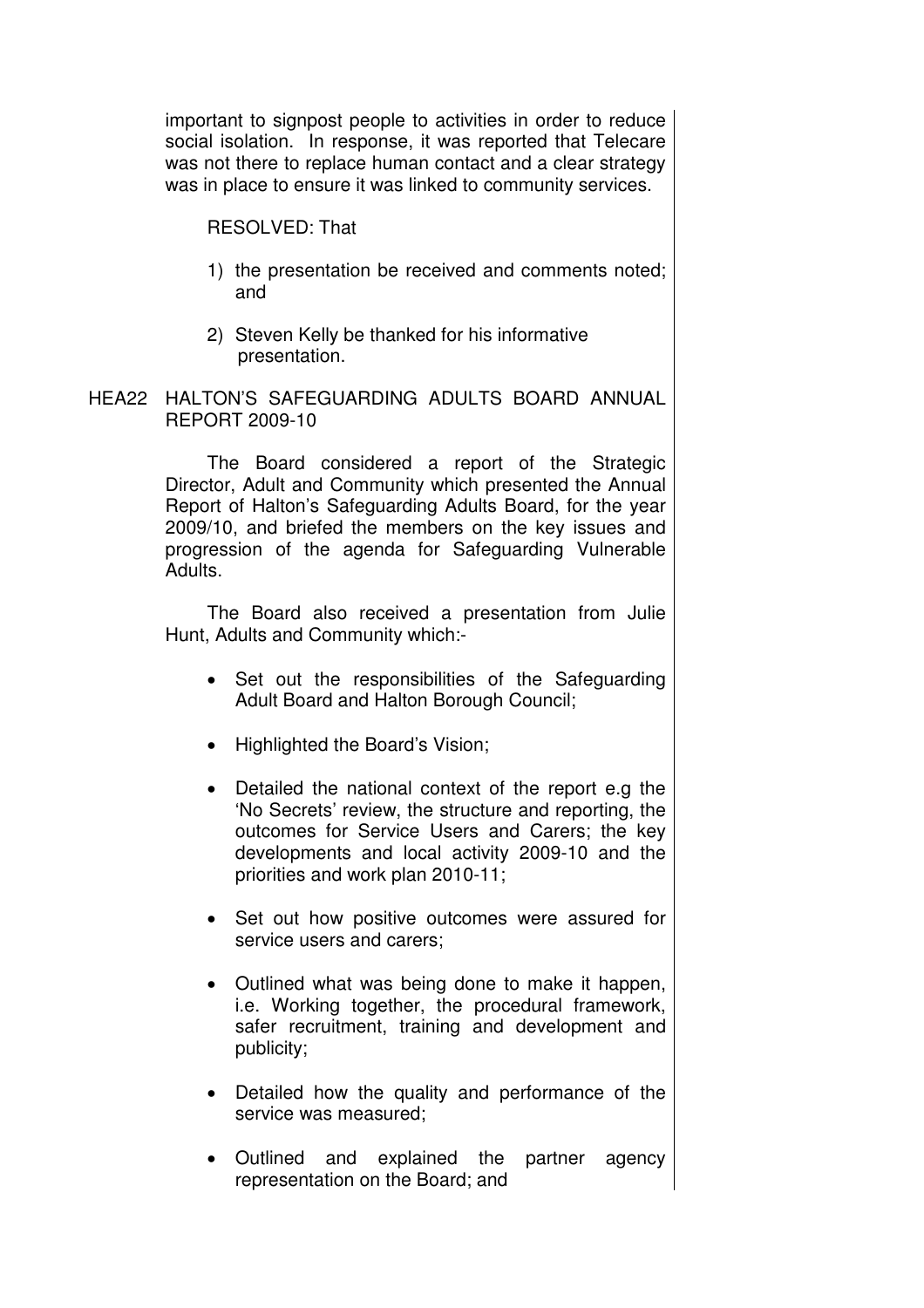• Gave the website for further information www.halton.gov.uk/safeguardingadults.

## RESOLVED: That

- 1) The content of the Annual Report of the Safeguarding Adults Board 2009/10 and the current key issues be supported;
- 2) the presentation be received; and
- 3) Julie Hunt be thanked for her informative presentation.

# HEA23 INTERGENERATIONAL ACTIVITY

 The Board considered a report of the Strategic Director, Adults and Community on the intergenerational activity during the period of 1 April 2009 and 31 March 2010. The report also presented a proposal for completion of the intergenerational strategy set out in Appendix 1 to the report.

The Board was advised that during 2008/09 thirty-two community led intergenerational events/activities had been delivered. On the 25 April 2009 Halton's first intergenerational conference had taken place coinciding with the European day of solidarity between the generations. Over 200 people, young and old, attended the event which focussed on positive activities i.e. games through the decades. Young people held workshops on ecommunication demonstrating mobile phone and internet usage. Consultation for future intergenerational activity was collected and many attendees contributed to a video diary of their experiences and desires for relationships between the generations in our communities.

A DVD of the Halloween events of intergenerational activities that had taken place in the community centres throughout the Borough was shown at the meeting. It was reported that these events had been so successful that they would take place again this year in community centres throughout the Borough and areas that did not have a community centre could also be supported.

The Board congratulated the team on the success of the event and noted that it had contributed to the reduction of anti social behaviour and the fear of crime in the community on Halloween night.

RESOLVED: That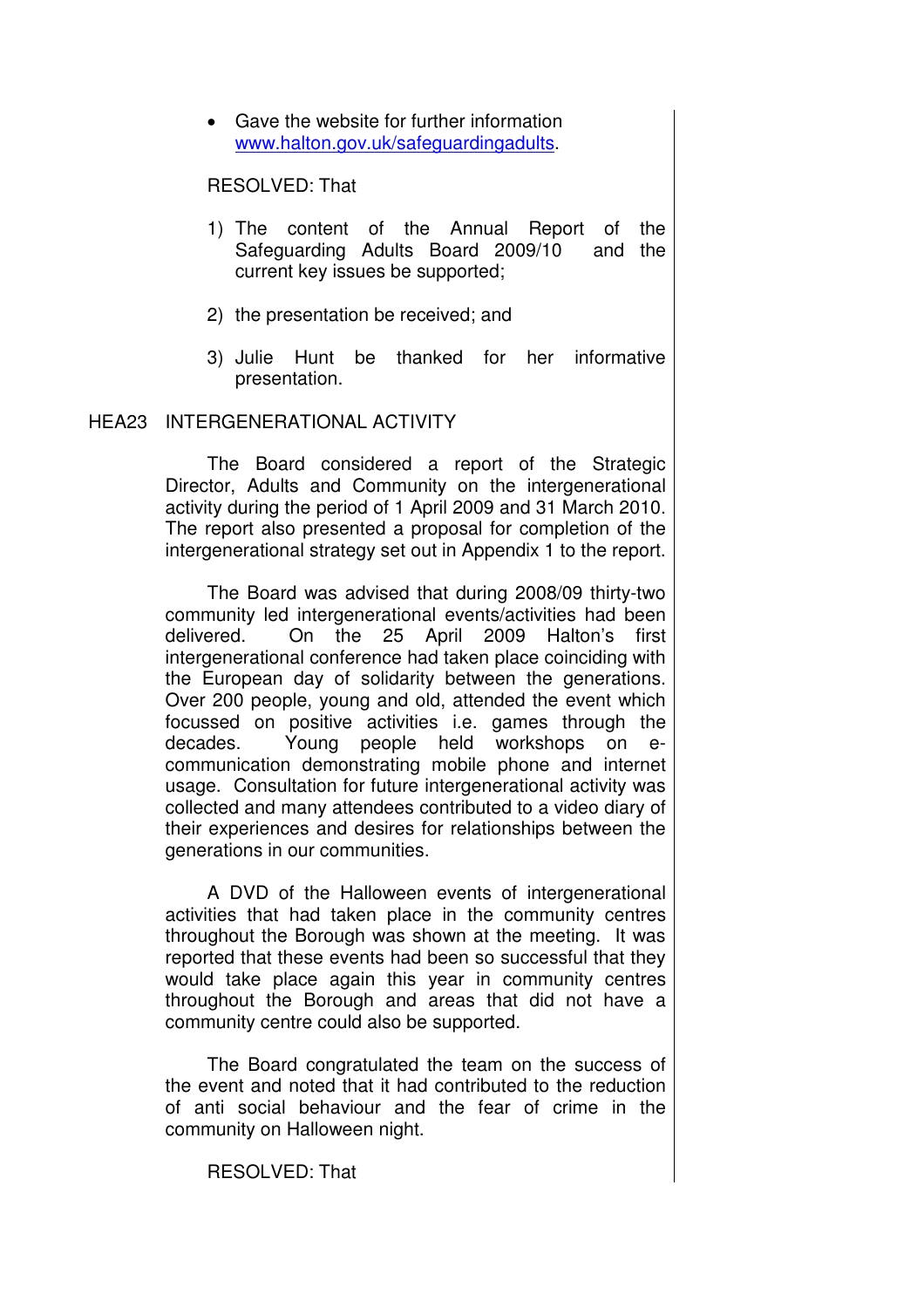- 1) the delivery of the intergenerational activity be noted; and
- 2) the team be congratulated on the success of the intergenerational activities throughout the Borough.

### HEA24 SUSTAINABLE COMMUNITY STRATEGY 2011 – 2026

 The Board considered a report of the Strategic Director, Resources which gave members an update on the progress of the new Sustainable Community Strategy (SCS) 2011-2026 and presented the emerging vision, key objectives and long term priorities that the plan sought to deliver upon.

The Board was advised that the SCS would not be delivered in isolation but was part of the wide framework of statutory plans the Council and partners produced to steer corporate direction and inform the community i.e. The Children and Young People's Plan, the Local Development Framework and the Local Transport Plan. The new SCS would cover the period from 2011 to 2026.

The Board was further advised that the five year delivery plan would contain the detail of the planned intervention and prevention activities that would be undertaken to bring about positive change upon Halton's priority areas. The inclusion of a five year delivery plan would allow for a regular review of the selected intervention and prevention measures on a shorter timescale to enable changing circumstances throughout the lifetime of the full SCS to be reflected.

The Board raised concern that the White Paper considered earlier on the agenda which proposed the formation of a GP Consortia would have an impact on the delivery plan. It was also noted that improving health in the Borough was an important priority for the Council.

RESOLVED: That the five overarching priorities for the emerging Sustainable Community Strategy 2011-2026 and comments made be noted.

#### HEA25 1ST QUARTER MONITORING REPORT

 The Board considered a report of the Strategic Director, Corporate and Policy regarding the First Quarter Monitoring Report for:

• Prevention and Commissioning Services;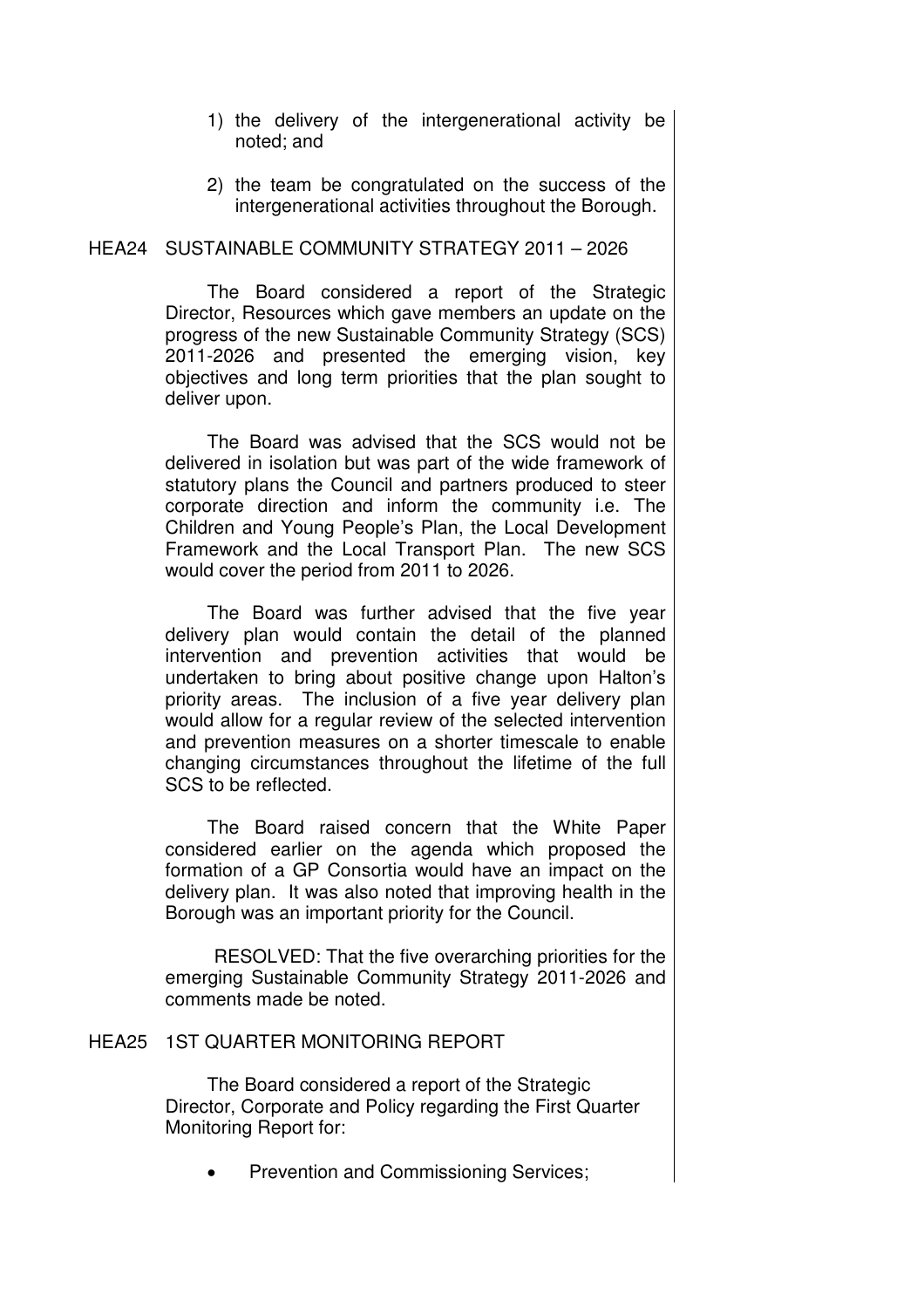- Complex Needs; and
- Enablement Services.

#### Prevention and Commissioning Services

Page 109 – An update on the implementation of the Single Assessment Programme (SAP) within Halton as a result of the meetings in July was requested.

In response it was reported that the implementation of SAP had been audited and an initial report would be presented to Management Team. The outcome of the audit would be presented to key partners and a final report would be available next month.

Page 110 – NI 136 – clarity was sought on whether an indicator had been set for this target.

In response it was reported that there had been a typing error and the target was set out in column two – 3350 and that this was an achievable target.

Page  $111 - PCS$  4 – clarity was sought on whether the problem was because of a training need.

In response it was reported that it was due to a slight delay in the inputting of the data and this would be rectified in the near future.

Page 114 – Clarity was sought on why the expenditure relating to community care had been less than expected.

In response, it was reported that it was not expected that the under spend would continue and it was as a result of some invoices that were for block contracts being late and had subsequently not been included. It had also been as a result of continuing health care.

Page 114 – clarity was sought on why on the capital projects there was an unallocated carry forward of £1,366.

In response it was reported that this related to the programme of extra care housing. The Executive Board had agreed the carry forward and two sites were currently being explored to establish 30/40 units for extra care housing. It was suggested that this information be incorporated in future reports.